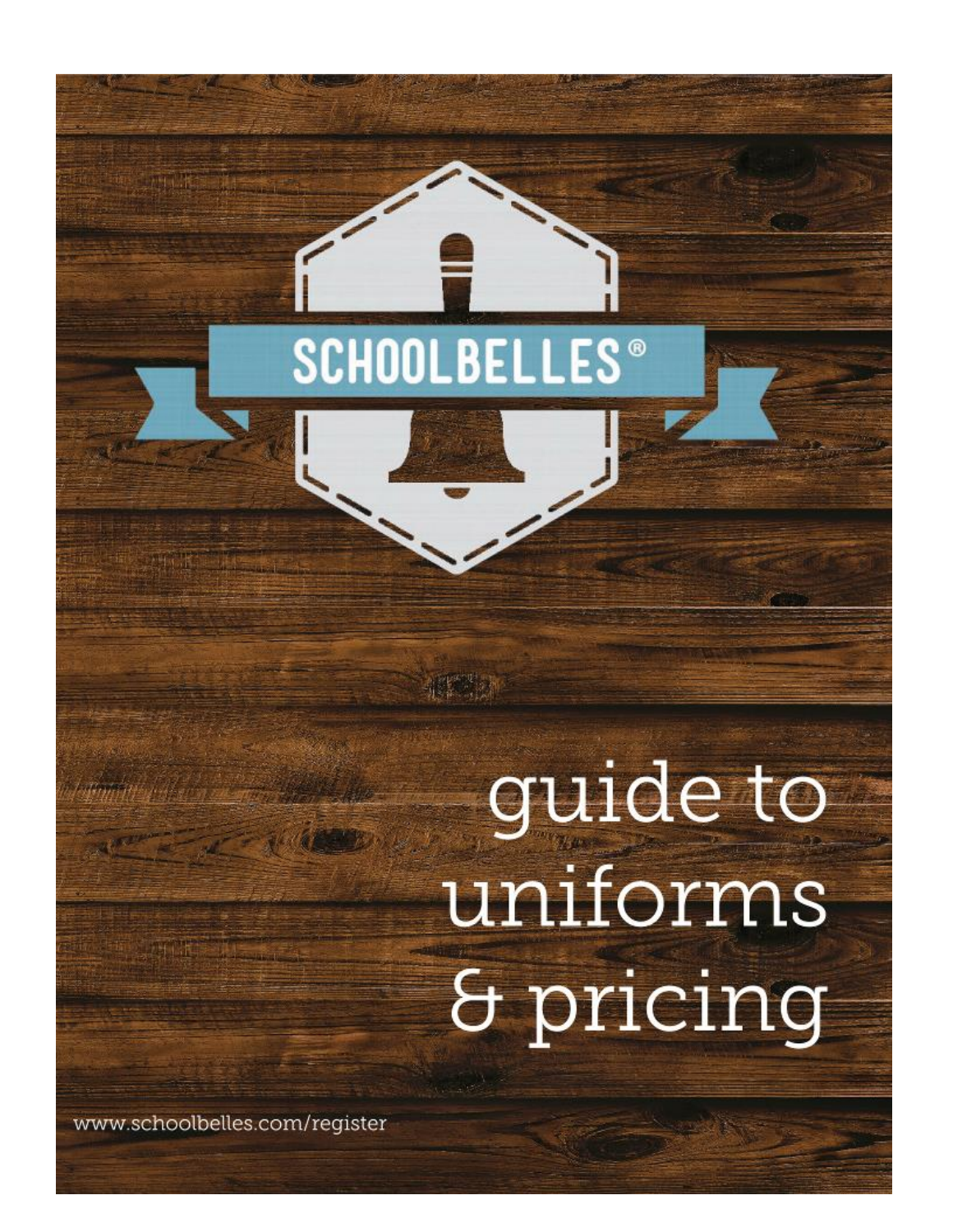| <b>Girls Program</b> |                              |                                                                                      | <b>ST. STANISLAUS KOSTKA</b>           |
|----------------------|------------------------------|--------------------------------------------------------------------------------------|----------------------------------------|
| <b>Grades K-8</b>    |                              | Use your school code <b>S1400</b>                                                    | Chicago, IL                            |
| Grades               | <b>Jumpers</b>               | For online shopping                                                                  | <b>Price Range</b>                     |
| $K - 4$              | 1421                         | Drop Waist Shift Jumper                                                              | \$47.95 - \$49.95                      |
|                      |                              | <b>Colors: Red/Green Polyester Plaid-557</b>                                         |                                        |
| Grades               | <b>Skirts</b>                |                                                                                      | <b>Price Range</b>                     |
| $5 - 8$              | 1521                         | <b>Two Kick Pleated Skirt</b>                                                        | \$46.95 - \$49.95                      |
|                      |                              | <b>Colors: Red/Green Polyester Plaid-557</b>                                         |                                        |
| Grades               | <b>Vests</b>                 |                                                                                      | <b>Price Range</b>                     |
| $5 - 8$              | 1351                         | Hip Length Vest                                                                      | \$41.50 - \$41.50                      |
|                      |                              | <b>Colors: Navy Polyester-277</b>                                                    |                                        |
| Grades               | <b>Blouses</b>               |                                                                                      | <b>Price Range</b>                     |
| $K - 4$              | 1739                         | <b>Round Collar Short Sleeve</b>                                                     | $$15.95 - $22.95$                      |
| K - 4                | 1740                         | Round Collar Long Sleeve                                                             | $$16.95 - $24.95$                      |
| $5 - 8$              | 1750                         | <b>Pointed Collar Short Sleeve</b>                                                   | $$15.95 - $20.95$                      |
| $5 - 8$<br>$5 - 8$   | 1751<br>1765                 | Pointed Collar Long Sleeve<br>Poplin Blouse 3/4 Sleeve                               | $$16.25 - $21.95$<br>$$24.95 - $30.95$ |
|                      |                              | Colors: White with school monogram-17/1400 (While Supplies Last)                     |                                        |
|                      |                              | <b>Colors: White-17</b>                                                              |                                        |
| Grades               | <u>Ties</u>                  |                                                                                      | <b>Price Range</b>                     |
| $5 - 8$              | 4827                         | Four in Hand Tie                                                                     | $$11.75 - $11.75$                      |
| $5 - 8$              | 4890                         | Pre-Tied Tie                                                                         | \$9.40 - \$12.75                       |
| $5 - 8$              | 9590                         | Zipper Tie                                                                           | $$16.95 - $16.95$                      |
|                      |                              | Colors: Navy-15, Red-24                                                              |                                        |
| Grades               | <b>Sweaters</b>              |                                                                                      | <b>Price Range</b>                     |
| $K - 8$              | 1970                         | Round Neck Cardigan<br>Colors: Navy-15, Red-24                                       | \$31.50 - \$40.50                      |
|                      |                              |                                                                                      |                                        |
|                      |                              | <b>Informal Uniform</b><br>Monday and Wednesday only and other announced times       |                                        |
|                      |                              | Informal uniform slack worn with knit shirt only                                     |                                        |
| Grades               | <b>Slacks</b>                |                                                                                      | <b>Price Range</b>                     |
| K - 8                | 3244                         | Brushed Twill Straight Leg Pant                                                      | \$28.95 - \$34.95                      |
|                      |                              | <b>Colors: Black-22</b>                                                              |                                        |
|                      |                              | Informal uniform short worn with knit shirt only                                     |                                        |
| <b>Grades</b>        | <b>Shorts</b>                |                                                                                      | <b>Price Range</b>                     |
| $K - 8$              | 3276                         | <b>Brushed Twill Flat Front Short</b><br><b>Colors: Black-22</b>                     | $$25.50 - $27.50$                      |
| <b>Grades</b>        | <b>Embroidered Polos</b>     |                                                                                      | <b>Price Range</b>                     |
| K - 8                | 8305                         | Classroom Pique Knit Short Sleeve                                                    | \$25.90 - \$29.90                      |
| $K - 8$              | 8306                         | Classroom Pique Knit Long Sleeve                                                     | \$27.90 - \$31.90                      |
|                      |                              | Colors: Red with school monogram-24/7314                                             |                                        |
| Grades               | <b>Embroidered Pullovers</b> |                                                                                      | <b>Price Range</b>                     |
| K - 8                | 2327                         | Space Dye Pullover                                                                   | \$34.20 - \$40.20                      |
| K - 8                | 2357                         | Colors: Red space dye with school monogram-72/7314<br>A+ 1/4 Zip Pullover Sweatshirt | \$35.95 - \$40.20                      |
|                      |                              | Colors: Red with school monogram-24/7314                                             |                                        |
|                      |                              | Toll-Free Phone Orders 1-888-637-3037<br><b>Pricing Subject to Change</b>            | Monday, March 28, 2022 REP 1104        |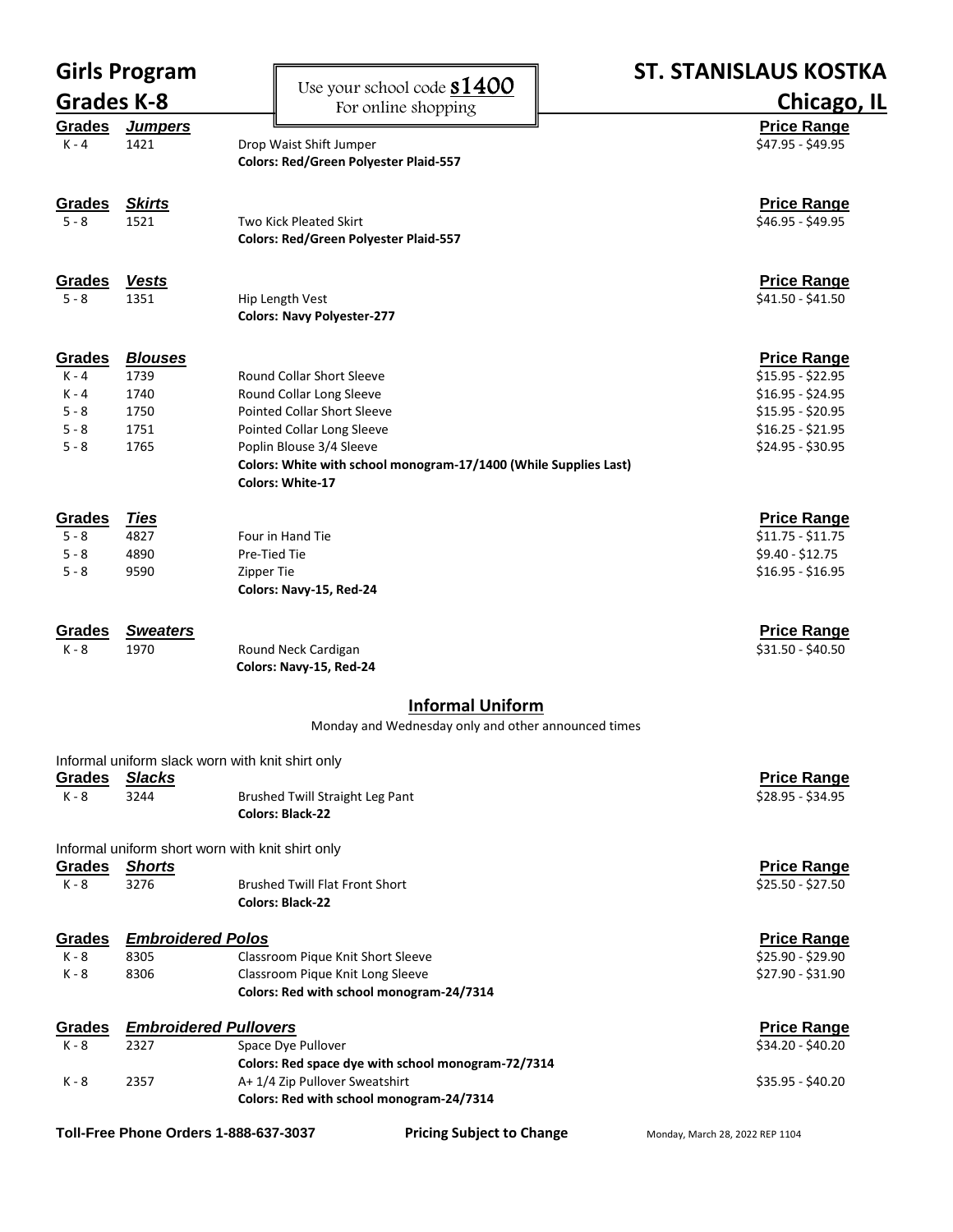| <b>Boys Program</b> |                                                  |                                                                                             | <b>ST. STANISLAUS KOSTKA</b> |
|---------------------|--------------------------------------------------|---------------------------------------------------------------------------------------------|------------------------------|
| Grades K-8          |                                                  | Use your school code <b>S1400</b>                                                           |                              |
|                     |                                                  | For online shopping                                                                         | <b>Chicago, IL</b>           |
|                     |                                                  |                                                                                             |                              |
| <b>Grades</b>       | <b>Pants</b>                                     |                                                                                             | <b>Price Range</b>           |
| $K - 8$             | 5208                                             | Classic Chino                                                                               | \$26.50 - \$33.95            |
| $K - 8$             | 8302                                             | Classroom Flat Front Pant                                                                   | $$20.95 - $33.95$            |
|                     |                                                  | <b>Colors Black-22</b>                                                                      |                              |
| <b>Grades</b>       | <u>Ties</u>                                      |                                                                                             | <b>Price Range</b>           |
| $K - 8$             | 4827                                             | Four in Hand Tie                                                                            | $$11.75 - $11.75$            |
| $K - 8$             | 4890                                             | Pre-Tied Tie                                                                                | \$9.40 - \$12.75             |
| K - 8               | 9590                                             | Zipper Tie                                                                                  | $$16.95 - $16.95$            |
|                     |                                                  | Colors: Black-22 (GR. 5-8), Red-24 (K - 4)                                                  |                              |
|                     |                                                  |                                                                                             |                              |
| Grades              | <b>Embroidered Dress Shirts</b>                  |                                                                                             | <b>Price Range</b>           |
| $K - 8$             | 5703                                             | <b>Short Sleeve Dress Shirt</b>                                                             | \$17.95 - \$23.95            |
| $K - 8$             | 5704                                             | Long Sleeve Dress Shirt                                                                     | $$18.95 - $26.95$            |
|                     |                                                  | Colors: White with school monogram-17/1400 (While Supplies Last)<br><b>Colors: White-17</b> |                              |
|                     |                                                  |                                                                                             |                              |
| Grades              | <b>Sweaters</b>                                  |                                                                                             | <b>Price Range</b>           |
| $K - 8$             | 1993                                             | V-Neck Pullover Sweater                                                                     | $$31.50 - $42.50$            |
| $K - 8$             | 1994                                             | V-Neck Pullover Vest Sweater                                                                | $$29.50 - $39.50$            |
| K - 8               | 5912                                             | V-Neck Cardigan Sweater                                                                     | $$36.25 - $46.25$            |
|                     |                                                  | <b>Colors: Black-22</b>                                                                     |                              |
|                     |                                                  | <b>Informal Uniform</b>                                                                     |                              |
|                     |                                                  | Monday and Wednesday only and other announced times                                         |                              |
|                     | Informal uniform short worn with knit shirt only |                                                                                             |                              |
| <b>Grades</b>       | <b>Shorts</b>                                    |                                                                                             | <b>Price Range</b>           |
| $K - 8$             | 3288                                             | <b>Classic Chino Short</b>                                                                  | $$20.25 - $28.25$            |
| Grades              | <b>Embroidered Polos</b>                         |                                                                                             | <b>Price Range</b>           |
| $K - 8$             | 8305                                             | Classroom Pique Knit Short Sleeve                                                           | \$25.90 - \$29.90            |
| K - 8               | 8306                                             | Classroom Pique Knit Long Sleeve                                                            | \$27.90 - \$31.90            |
|                     |                                                  | Colors: Red with school monogram-24/7314                                                    |                              |
|                     |                                                  |                                                                                             |                              |
| <u>Grades</u>       | <b>Embroidered Pullovers</b>                     |                                                                                             | <b>Price Range</b>           |
| $K - 8$             | 2327                                             | Space Dye Pullover                                                                          | \$34.20 - \$40.20            |
|                     |                                                  | Colors: Red space dye with school monogram-72/7314                                          |                              |
| K - 8               | 2357                                             | A+ 1/4 Zip Pullover Sweatshirt                                                              | \$35.95 - \$40.20            |
|                     |                                                  | Colors: Red with school monogram-24/7314                                                    |                              |
|                     |                                                  | <b>Girls &amp; Boys Program</b>                                                             |                              |
| <b>Grades</b>       | <b>Weather Wear</b>                              |                                                                                             | <b>Price Range</b>           |
| $K - 8$             | 0183                                             | Homecoming Scarf                                                                            | $$36.45 - $36.45$            |
|                     |                                                  | Colors: Red and White with school monogram-1724/7314                                        |                              |
| <b>Grades</b>       | <b>Gym Wear</b>                                  |                                                                                             | <b>Price Range</b>           |
| K - 8               | 2020                                             | T-Shirt                                                                                     | $$13.85 - $16.65$            |
| K - 8               | 2050                                             | <b>Traditional Sweatshirt</b>                                                               | $$25.40 - $29.65$            |
|                     |                                                  | Colors: Red with school logo-24/7360                                                        |                              |
| K - 8               | 2007                                             | A+ Closed Mesh Gym Short 7"                                                                 | $$21.85 - $24.85$            |
| $K - 8$             | 2040                                             | <b>Traditional Sweatpants</b>                                                               | \$17.75 - \$29.70            |
| K - 8               | 2044                                             | Open Leg Sweatpants                                                                         | $$26.40 - $32.85$            |
| K - 8               | 2069                                             | Jersey Short                                                                                | \$18.40 - \$19.40            |
|                     |                                                  | Colors: Black with school logo-22/7361                                                      |                              |
|                     |                                                  |                                                                                             |                              |







Ś

**Ked**